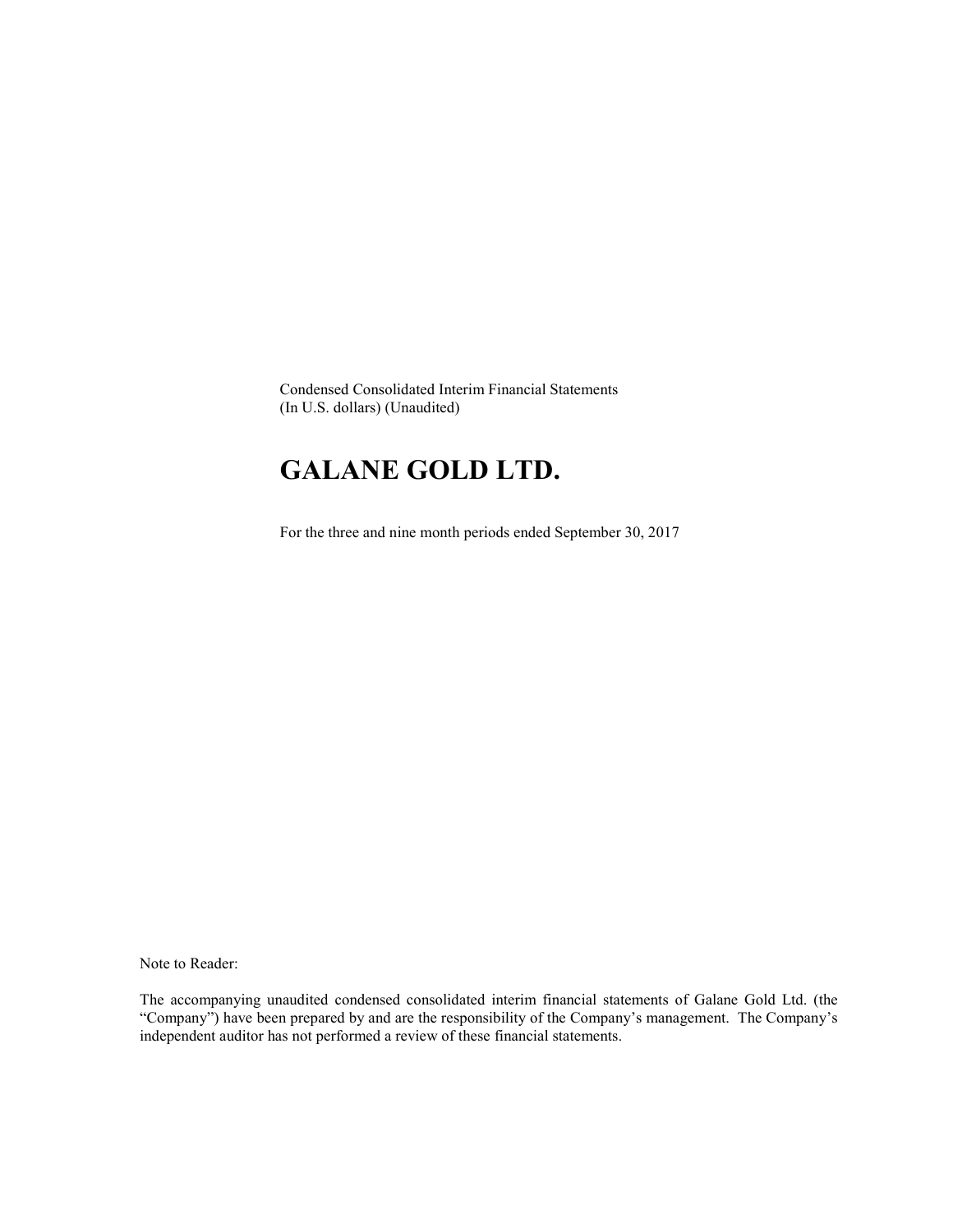Condensed Consolidated Interim Statement of Financial Position (In U.S. dollars) (Unaudited)

As at September 30, 2017 and December 31, 2016

|                                                                                                                                  | Notes    | September 30,<br>2017         |              | December 31,<br>2016    |
|----------------------------------------------------------------------------------------------------------------------------------|----------|-------------------------------|--------------|-------------------------|
| Assets                                                                                                                           |          |                               |              |                         |
| Current assets:                                                                                                                  |          |                               |              |                         |
| Cash                                                                                                                             | 5        | \$<br>1,756,940               | \$           | 823,740                 |
| Trade and other receivables                                                                                                      | 6        | 1,357,554                     |              | 1,369,988               |
| Inventories                                                                                                                      | 7        | 5,195,854                     |              | 6,925,512               |
|                                                                                                                                  |          | 8,310,348                     |              | 9,119,240               |
| Non-current assets:                                                                                                              |          |                               |              |                         |
| Mining and exploration properties                                                                                                | $8\,$    | 33,197,921                    |              | 37,133,946              |
| Plant and equipment                                                                                                              | 8        | 2,748,110                     |              | 2,374,730               |
|                                                                                                                                  |          | 35,946,031                    |              | 39,508,676              |
|                                                                                                                                  |          | \$<br>44,256,379              | $\mathbb{S}$ | 48,627,916              |
| Liabilities and Shareholders' Equity<br>Current liabilities:<br>Accounts payable and accrued liabilities<br>Loans and borrowings | 10<br>11 | \$<br>9,770,283<br>10,198,280 | S.           | 11,384,627<br>6,276,950 |
|                                                                                                                                  |          | 19,968,563                    |              | 17,661,577              |
| Non-current liabilities:<br>Loans and borrowings                                                                                 | 11       | 6,123,676                     |              | 9,181,548               |
| Warrants denominated in a foreign currency                                                                                       | 13       | 154,116                       |              | 142,523                 |
| Restoration and rehabilitation provision                                                                                         | 9        | 6,060,541                     |              | 5,620,295               |
|                                                                                                                                  |          | 12,338,333                    |              | 14,944,366              |
| Shareholders' equity:                                                                                                            |          |                               |              |                         |
| Share capital                                                                                                                    | 13       | \$<br>37,348,880              | \$           | 37,139,370              |
| Reserves                                                                                                                         | 13       | 2,102,306                     |              | 2,077,781               |
| Deficit                                                                                                                          |          | (27, 501, 703)                |              | (23, 195, 178)          |
|                                                                                                                                  |          | 11,949,483                    |              | 16,021,973              |
|                                                                                                                                  |          | \$<br>44,256,379              | \$           | 48,627,916              |

Going Concern (Note 1) Commitments and contingencies (Note 15)

Approved and authorized by the Board for issue on October 25, 2017:

| $  -$<br>______ | ----<br>---- | <br>)ır |
|-----------------|--------------|---------|
|                 |              |         |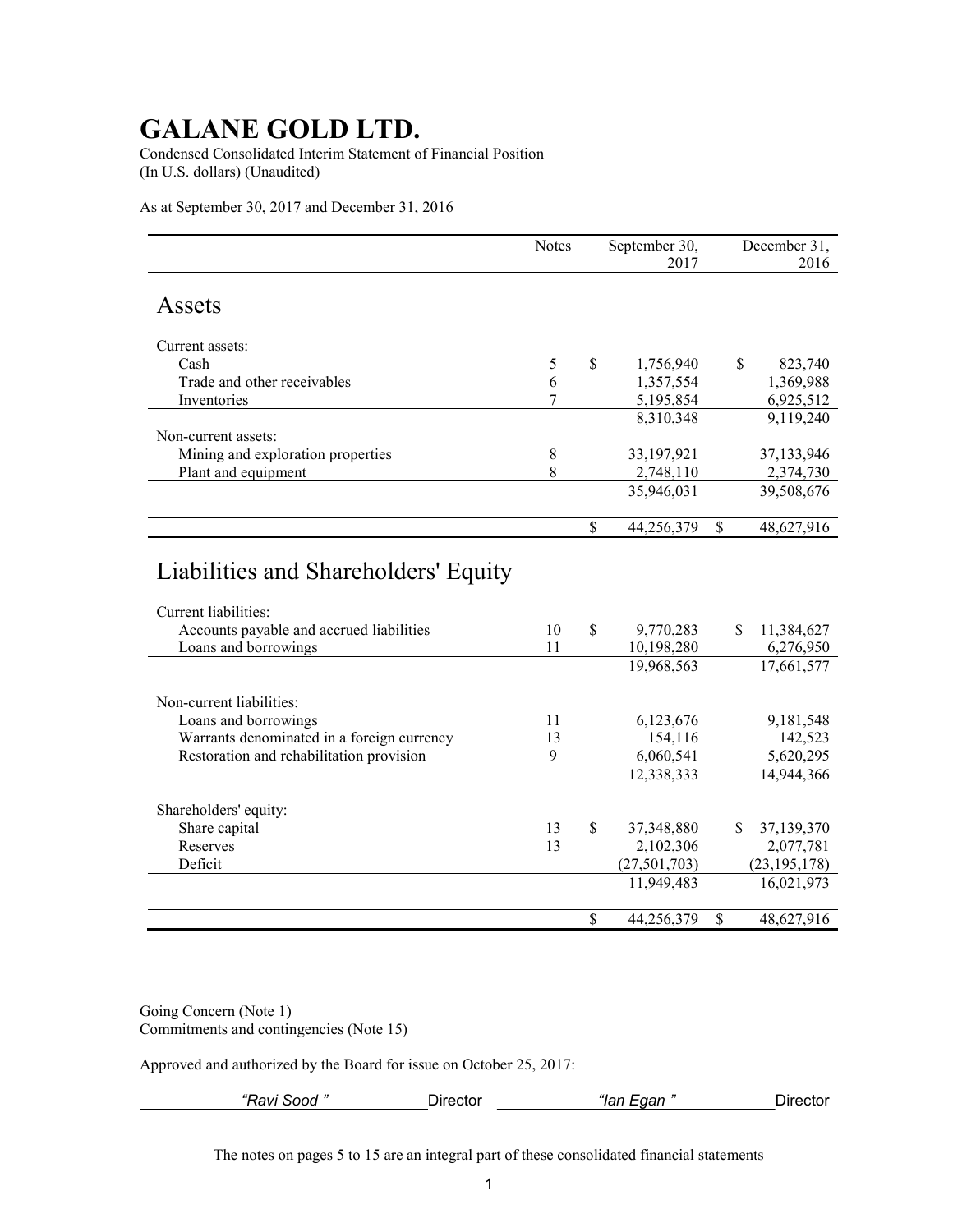Condensed Consolidated Interim Statement of Earnings (Loss) and Comprehensive Earnings (Loss) (In U.S. dollars) (Unaudited)

Three and nine month periods ended September 30, 2017 and 2016.

|                                                       | Note |    | Three Months  |               | Three Months  |               | Nine Months   |    | Nine Months     |
|-------------------------------------------------------|------|----|---------------|---------------|---------------|---------------|---------------|----|-----------------|
|                                                       |      |    | Ended         |               | Ended         |               | Ended         |    | Ended           |
|                                                       |      |    | September 30, |               | September 30, |               | September 30, |    | September 30,   |
|                                                       |      |    | 2017          |               | 2016          |               | 2017          |    | 2016            |
|                                                       |      |    |               |               |               |               |               |    |                 |
| Mining Revenue                                        |      | S  | 11,800,622    | <sup>\$</sup> | 8,398,808     | S             | 26,740,546    |    | \$25,088,136    |
| <b>Mining Costs</b>                                   | 14   |    | 9,987,271     |               | 8,390,587     |               | 27,374,869    |    | 24,672,706      |
| Earnings (Loss) from mining operations                |      | \$ | 1,813,351     | \$            | 8,221         | \$            | (634, 323)    | \$ | 415,430         |
| Expenses:                                             |      |    |               |               |               |               |               |    |                 |
| <b>Exploration</b> costs                              |      |    | 57,021        |               | 6,928         |               | 142,246       |    | 22,288          |
| Foreign exchange (gain) loss                          |      |    | (71, 984)     |               | 912,582       |               | 394,910       |    | 1,384,962       |
| Corporate and general administration                  | 14   |    | 572,398       |               | 637,452       |               | 1,528,066     |    | 1,624,041       |
| Financing costs (income)                              | 14   |    | 625,171       |               | 234,169       |               | 1,648,906     |    | 573,037         |
| Other expenses (income)                               | 14   |    | (655, 516)    |               | (197, 558)    |               | (41, 926)     |    | 676,775         |
|                                                       |      | \$ | 527,090       | $\mathcal{S}$ | 1,593,573     | \$            | 3,672,202     | \$ | 4,281,103       |
|                                                       |      |    |               |               |               |               |               |    |                 |
| (Loss) earnings and comprehensive (loss) earnings for |      |    |               |               |               |               |               |    |                 |
| the period before taxation                            |      | \$ | 1,286,261     | S.            | (1, 585, 352) | S             | (4,306,525)   |    | $$$ (3,865,673) |
| Taxation                                              | 12   | \$ |               | \$            |               | \$            |               | \$ |                 |
| Net (loss) earnings and comprehensive (loss) earnings |      |    |               |               |               |               |               |    |                 |
| for the period                                        |      | \$ | 1,286,261     | \$            | (1, 585, 352) | \$            | (4,306,525)   |    | $$$ (3,865,673) |
|                                                       |      |    |               |               |               |               |               |    |                 |
| Attributable to:                                      |      |    |               |               |               |               |               |    |                 |
| Equity holders of Galane Gold Ltd.                    |      | \$ | 1,286,261     | \$            | (1,285,626)   | $\mathcal{S}$ | (4,306,525)   |    | \$(3,119,599)   |
| Non-controlling interest                              |      | \$ |               | \$            | (299, 726)    | \$            |               | S. | (746, 075)      |
| Net (loss) earnings and comprehensive (loss) earnings |      |    |               |               |               |               |               |    |                 |
| for the period                                        |      | \$ | 1,286,261     | \$            | (1, 585, 352) | S.            | (4,306,525)   |    | $$$ (3,865,673) |
|                                                       |      |    |               |               |               |               |               |    |                 |
|                                                       |      |    |               |               |               |               |               |    |                 |
| Basic (loss) earnings per common share                | 13   | \$ | 0.01          | \$            | (0.01)        | \$            | (0.03)        | \$ | (0.03)          |
| Diluted (loss) earnings per common share              | 13   | \$ | 0.01          | $\mathbf S$   | (0.01)        | S.            | (0.03)        | \$ | (0.03)          |
| Weighted average number of common shares- basic       | 13   |    | 146,804,760   |               | 142,628,884   |               | 146,278,300   |    | 108,793,565     |
| Weighted average number of common shares - diluted    | 13   |    | 146,804,760   |               | 142,628,884   |               | 146,278,300   |    | 108,793,565     |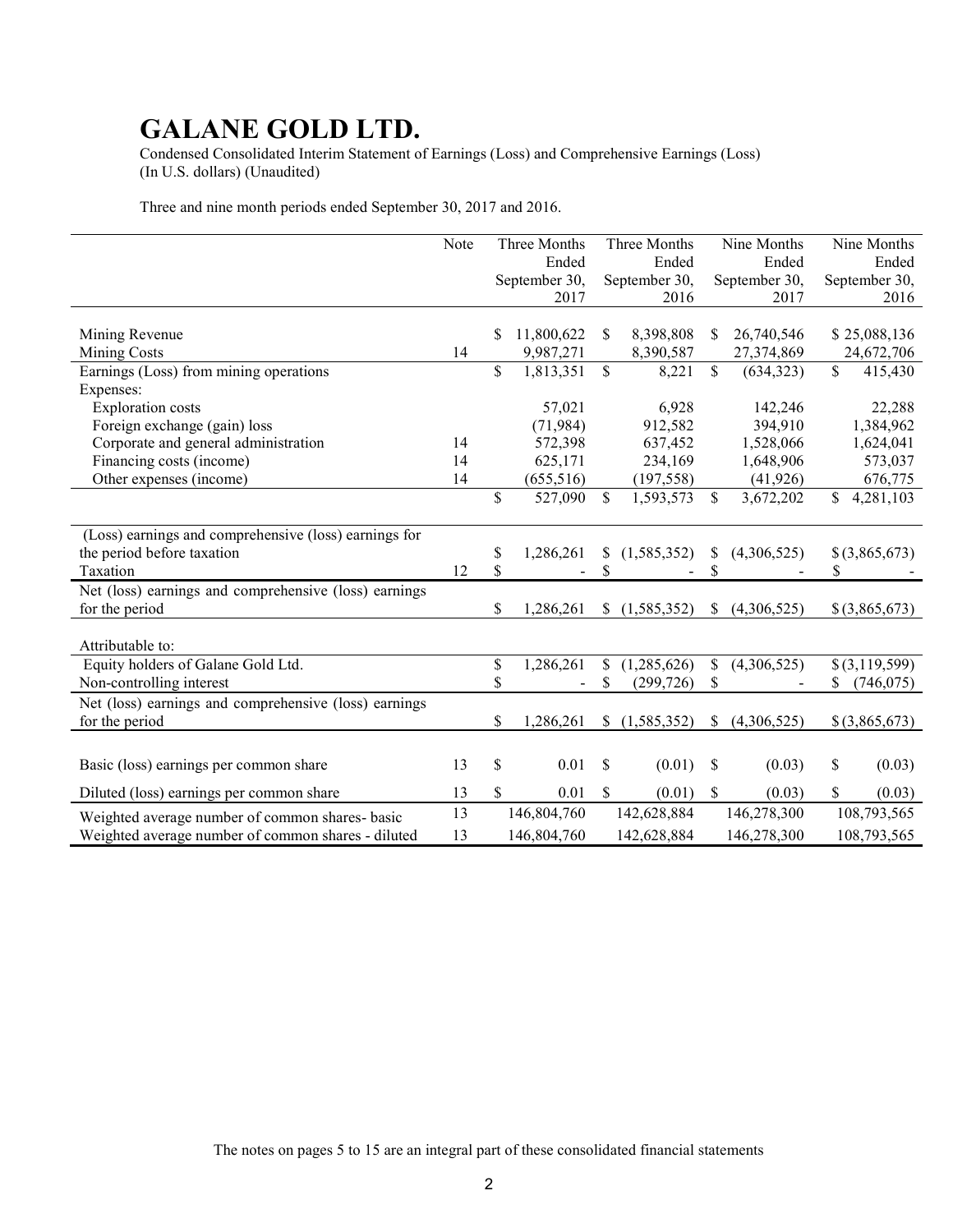Condensed Consolidated Interim Statement of Changes in Equity (In U.S. Dollars) (Unaudited)

Nine month periods ended September 30, 2017 and 2016

|                                         |              |               | <b>Capital Stock</b> | <b>Reserves</b>                          |                |                                                         |                                        |             |
|-----------------------------------------|--------------|---------------|----------------------|------------------------------------------|----------------|---------------------------------------------------------|----------------------------------------|-------------|
|                                         | <b>Notes</b> | <b>Number</b> | Amount               | <b>Stock</b><br>based<br><i>payments</i> | <b>Deficit</b> | <b>Attributable</b><br>to Galane<br><b>Shareholders</b> | Non-<br>Controlling<br><b>Interest</b> | Total       |
|                                         |              |               |                      |                                          |                |                                                         |                                        |             |
| Balance as at December 31, 2015         |              | 71,314,442    | 36,401,916           | 1,814,369                                | (16,760,292)   | 21,455,993                                              | 610,811                                | 22,066,804  |
| Rights Offering                         | 13           | 71,314,442    | 555,331              |                                          |                | 555,331                                                 |                                        | 555,331     |
| Stock-based compensation                |              |               |                      | 209,701                                  |                | 209,701                                                 |                                        | 209,701     |
| Net loss and comprehensive loss for the |              |               |                      |                                          |                |                                                         |                                        |             |
| period                                  |              |               |                      |                                          | (3,119,599)    | (3,119,599)                                             | (746, 074)                             | (3,865,673) |
| Balance as at September 30, 2016        |              | 142,628,884   | 36,957,247           | 2,024,070                                | (19,879,891)   | 19, 101, 426                                            | (135,263)                              | 18,966,163  |
| Balance as at December 31, 2016         |              | 145,088,978   | 37,139,370           | 2,077,781                                | (23, 195, 178) | 16,021,973                                              |                                        | 16,021,973  |
| Stock-based compensation                | 13           |               |                      | 206,285                                  |                | 206,285                                                 |                                        | 206,285     |
| Deferred Share Units issued             | 13           | 965,782       | 164,431              | (164, 431)                               |                |                                                         |                                        |             |
| Options exercised                       | 13           | 750,000       | 45,079               | (17, 329)                                |                | 27,750                                                  |                                        | 27,750      |
| Net loss and comprehensive loss for the |              |               |                      |                                          |                |                                                         |                                        |             |
| period                                  |              |               |                      |                                          | (4,306,525)    | (4,306,525)                                             | $\blacksquare$                         | (4,306,525) |
| Balance as at September 30, 2017        |              | 146,804,760   | 37, 348, 880         | 2,102,306                                | (27,501,703)   | 11,949,483                                              | $\blacksquare$                         | 11,949,483  |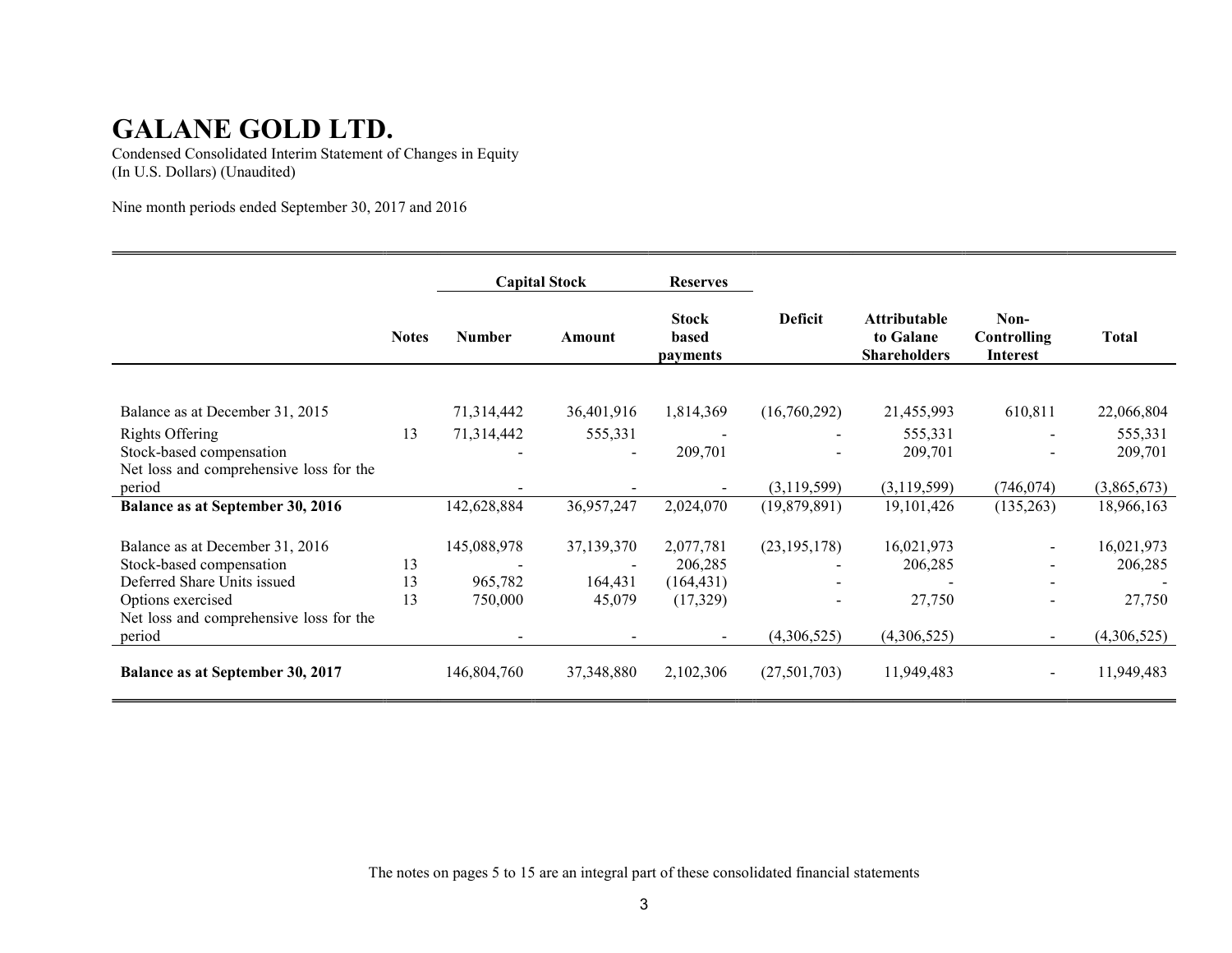Condensed Consolidated Interim Statement of Cash Flows (In U.S. Dollars) (Unaudited)

Nine month periods ended September 30, 2017 and 2016

|                                                    | <b>Notes</b> | 2017              |               | 2016        |
|----------------------------------------------------|--------------|-------------------|---------------|-------------|
|                                                    |              |                   |               |             |
| Cash flows from operating activities:              |              |                   |               |             |
| Net (loss) earnings for the period                 |              | \$<br>(4,306,525) | $\mathcal{S}$ | (3,865,673) |
| Items not involving cash:                          |              |                   |               |             |
| Change in fair value of warrants                   | 14           | 11,593            |               | 2,473       |
| Deferral of royalties                              | 11           | 1,300,709         |               | 915,135     |
| Depreciation and amortization                      | 8            | 5,275,918         |               | 2,770,689   |
| Share based compensation                           | 14           | 206,285           |               | 209,701     |
| Accretion                                          | 14           | 728,787           |               | 175,735     |
| Interest expense                                   | 14           | 1,120,190         |               | 397,302     |
| Foreign exchange (gain) loss                       |              | 58,043            |               | 852,307     |
| Working capital adjustments:                       |              |                   |               |             |
| Change in trade and other receivables              |              | 36,315            |               | (306, 582)  |
| Change in inventories                              |              | 1,729,659         |               | 679,352     |
| Change in trade and other payables                 |              | (1,855,691)       |               | 808,907     |
|                                                    |              |                   |               |             |
| Cash flows from operating activities               |              | 4,305,283         |               | 2,639,346   |
| Cash flows from investing activities:              |              |                   |               |             |
| Mining assets acquired                             | $\,8\,$      | (1,713,273)       |               | (2,835,984) |
| Cash flows used in investing activities            |              | (1,713,273)       |               | (2,835,984) |
|                                                    |              |                   |               |             |
| Cash flow from financing activities:               |              |                   |               |             |
| Short term note                                    |              | 499,888           |               |             |
| Repayment of short term note                       |              | (200,000)         |               |             |
| Interest paid                                      |              | (28, 233)         |               |             |
| <b>Rights Offering</b>                             | 13           |                   |               | 555,331     |
| Options exercised                                  | 13           | 27,750            |               |             |
| Repayment of loans                                 |              | (1,633,767)       |               | (180,000)   |
| Capital lease obligations                          |              | (325, 838)        |               | (60, 831)   |
| Cash flows from financing activities               |              | (1,660,200)       |               | 314,500     |
|                                                    |              |                   |               |             |
| (Decrease) Increase in cash                        |              | 931,810           |               | 117,862     |
| Effect of unrealized foreign exchange gain on cash |              | 1,389             |               | 6,655       |
| Cash, at January 1                                 |              | 823,741           |               | 1,887,179   |
| Cash, at September 30                              |              | \$<br>1,756,940   | \$            | 2,011,696   |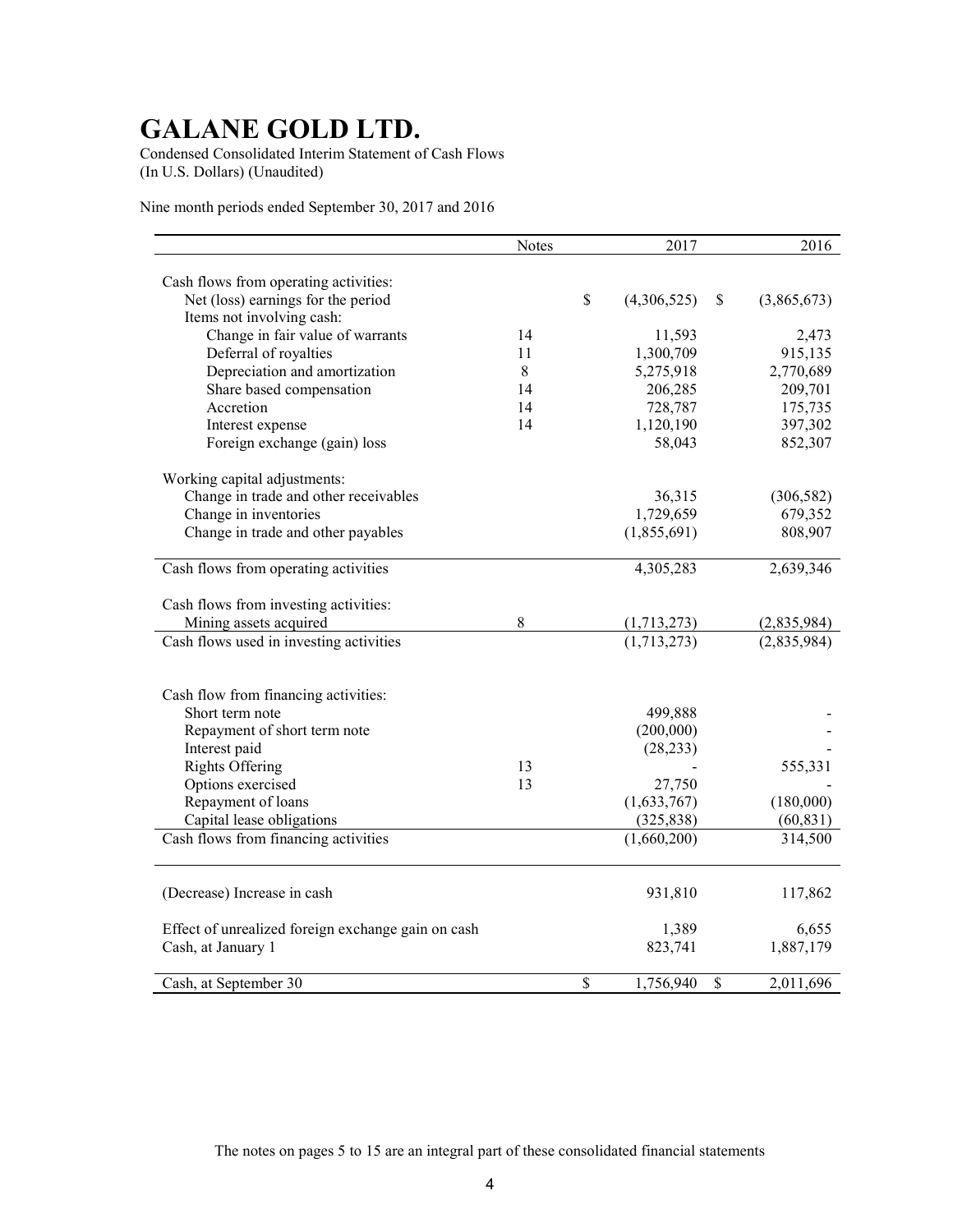Notes to the Unaudited Condensed Consolidated Interim Financial Statements (in U.S. Dollars) For the three and nine months ended September 30, 2017 and 2016

### 1. Corporate Information and Going Concern

Galane Gold Ltd. (the "Company") operates through its wholly owned subsidiary, Galane Gold Mines Ltd., which was incorporated under the Business Corporations Act (Ontario) on November 15, 2010 and whose principal business activities are the exploration for, development of, and operation of gold mining properties. The Company's registered and head office is located at Suite 1800, 181 Bay St., Toronto, Ontario, Canada.

These consolidated financial statements have been prepared on a going concern basis, which assumes that the Company will be able to realize its assets and discharge its liabilities in the normal course of business as they come due into the foreseeable future.

For the nine months ended September 30, 2017, the Company incurred a net loss of \$4.4 million, with operating activities generating a \$4.3 million cash inflow. However, as at September 30, 2017, the Company had a working capital deficiency of \$11.7 million (December 31, 2016 - \$8.5 million). At September 30, 2017, the Company had unrestricted cash of \$1.8 million and current assets of \$8.3 million.

The Company's liquidity position was adversely impacted by the decline in gold price in late 2016, in conjunction with free cash flow being diverted to capital projects, primarily the restart of its mining properties indirectly held through the Company's wholly-owned subsidiary Galaxy Gold Mining Limited ('Galaxy'), acquired in 2015, which given the current cash constraints has been placed into idle mode. The Company is due to repay the remaining balance of the Samsung financing facility of \$0.3 million, a short term note of \$0.8 million and to commence the repayment of deferred royalties of \$7.6 million during the year ended December 31, 2017.

The Company`s ability to continue as a going concern is dependent upon its ability to generate cash flow from operations, renegotiate existing payment terms and, to the extent that this is not sufficient, to obtain additional funding from loans, equity financings or through other arrangements. While the Company has been successful in arranging financing in the past, the success of such initiatives cannot be assured. These conditions may cast significant doubt on the validity of the going concern assumption.

These consolidated financial statements do not reflect the adjustments to the carrying values of assets and liabilities and the reported expenses and statement of financial position classifications that would be necessary were the going concern assumption deemed to be inappropriate. These adjustments could be material.

### 2. Basis of preparation

### (a) Statement of compliance

The unaudited condensed consolidated interim financial statements (the "Financial Statements") of the Company as at and for the nine months ended September 30, 2017 have been prepared in accordance with IAS 34, Interim Financial Reporting, and do not include all of the information required for full annual consolidated financial statements. Accordingly, certain information and disclosures normally included in annual financial statements prepared in accordance with International Financial Reporting Standards ("IFRS") have been omitted or condensed.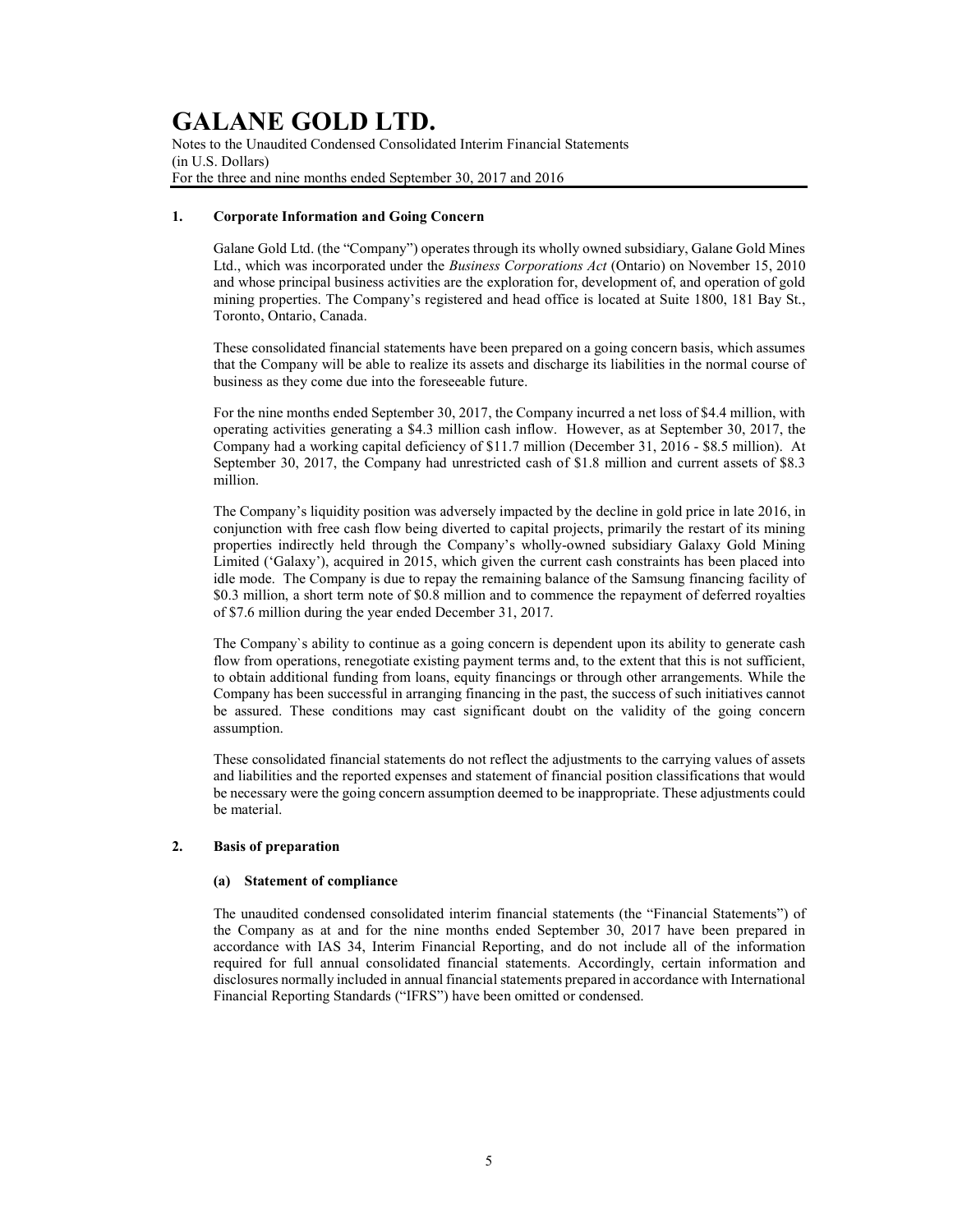Notes to the Unaudited Condensed Consolidated Interim Financial Statements (In U.S. Dollars) For the three and nine months ended September 30, 2017 and 2016

### (b) Significant accounting judgments, estimates and assumptions

The preparation of the Financial Statements in conformity with IFRS requires management to make judgments, estimates and assumptions that affect the reported amounts of assets, liabilities and contingent liabilities at the date of the Financial Statements and reported amounts of revenues and expenses during the reporting period. Estimates and assumptions are continuously evaluated and are based on management's experience and other factors, including expectations of future events that are believed to be reasonable under the circumstances. Actual results may differ from these estimates. The particular areas of estimation uncertainty and critical judgments are outlined in detail in the annual audited consolidated financial statements for the year ended December 31, 2016 (the "Annual Financial Statements").

### (c) Basis of consolidation

The significant subsidiaries of the Company are accounted for as follows:

|                                 | Country of      | % equity interest  | Accounting    |
|---------------------------------|-----------------|--------------------|---------------|
|                                 | Incorporation   | September 30, 2017 | Method        |
|                                 |                 |                    |               |
| Galane Gold Mines Ltd.          | Canada          | $100\%$            | Consolidation |
| Mupane Gold Mines Limited       | Mauritius       | $100\%$            | Consolidation |
| Gallery Gold Pty Ltd.           | Australia       | $100\%$            | Consolidation |
| Mupane Gold Mining (Pty) Ltd.   | <b>Botswana</b> | $100\%$            | Consolidation |
| The Northern Lights Exploration |                 |                    |               |
| Company (Pty) Ltd.              | <b>Botswana</b> | $100\%$            | Consolidation |
| Galaxy Gold Mining Limited      | South Africa    | $100\%$            | Consolidation |
|                                 |                 |                    |               |

The Company's other subsidiaries are Galane Gold Botswana (Pty) Ltd. (Botswana) (100% owned), Galaxy Gold Reefs (PTY) Ltd. (100% owned) and Shashe Mines (Pty) Ltd. (Botswana) (85% owned).

Subsidiaries consist of entities over which the Company is exposed to, or has rights to, variable returns as well as the ability to affect those returns through the power to direct the relevant activities of the entity. The financial statements of subsidiaries are included in the consolidated financial statements from the date that control commences until the date that control ceases. The financial information of the subsidiaries is prepared for the same reporting period as the Company, using consistent accounting policies.

All balances, income and expenses and unrealized gains and losses resulting from transactions amongst subsidiaries of the Company are eliminated on consolidation.

### (d) Functional and presentation currency

The consolidated financial statements are presented in U.S. dollars, which is the functional currency of the Company and each of its subsidiaries. All amounts are in U.S. dollars, except where otherwise indicated.

### 3. Significant Accounting Policies

These Financial Statements have been prepared following the same accounting policies and methods of computation as the Annual Financial Statements.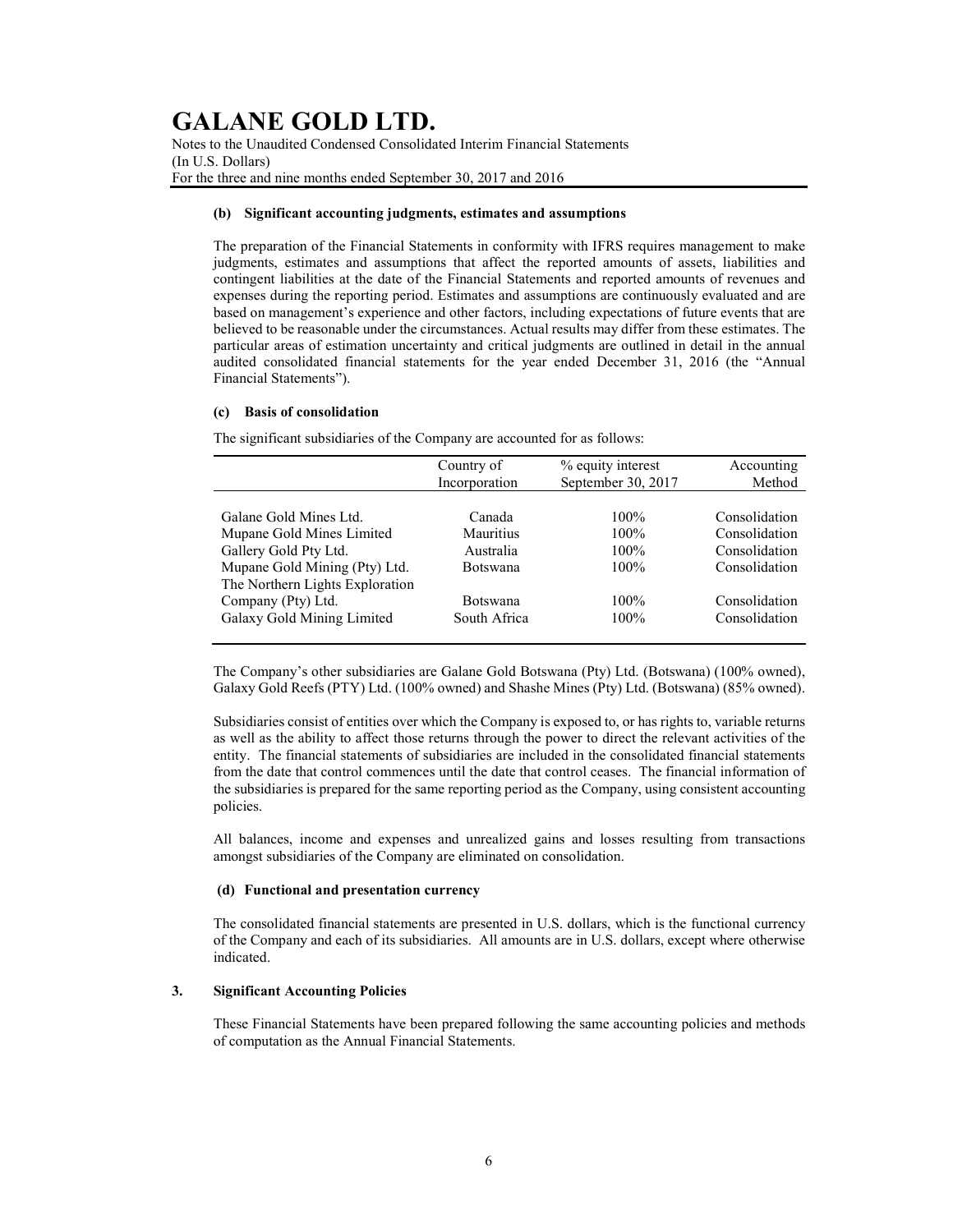Notes to the Unaudited Condensed Consolidated Interim Financial Statements (In U.S. Dollars) For the three and nine months ended September 30, 2017 and 2016

### 4. Future Accounting Policies

The following new standards and amendments to standards and interpretations which were issued but not yet effective for the period ended September 30, 2017, have not been applied in preparing these Financial Statements. They are summarized as follows:

### (a) IFRS 9 – Financial instruments

The IASB has issued IFRS 9, Financial Instruments, which is a four-part project proposing to replace IAS 39, Financial Instruments: Recognition and Measurement. IFRS 9 is effective for annual periods beginning or after January 1, 2018. The Company has evaluated the impact of the change to its financial statements based on the characteristics of its financial instruments at the time of adoption and does not expect a material impact to arise from the adoption of the revised standard.

### (b) IFRS 15 – Revenue from Contracts with Customers

In May 2015, the IASB issued IFRS 15, Revenue from Contracts with Customers (IFRS 15). The standard replaces IAS 11 "Construction Contracts", IAS 18 "Revenue", IFRIC 13 "Customer Loyalty Programmes", IFRIC 15 "Agreements for the Construction of Real Estate", IFRIC 18 "Transfer of Assets From Customers" and SIC 31 "Revenue – Barter Transactions Involving Advertising Services". IFRS 15 is effective for periods beginning on or after January 1, 2018, and is to be applied retrospectively. IFRS 15 clarifies the principles for recognizing revenue from contracts with customers. The Company has evaluated the impact of the change to its financial statements at the time of adoption and does not expect a material impact to arise from the adoption of the revised standard.

### (c) IFRS 16 – Leases

In January 2016, the IASB issued IFRS 16 "Leases" ("IFRS 16"). This standard is effective for annual periods beginning on or after January 1, 2019, and permits early adoption, provided IFRS 15, has been applied, or is applied at the same date as IFRS 16. IFRS 16 requires lessees to recognize assets and liabilities for most leases. The Company is in the process of determining the impact of IFRS 16 on its consolidated financial statements.

(d) Amendment to IFRS 2 – Classification and measurement of share based payment transactions On June 20, 2016, the IASB issued amendments to IFRS 2 Share-based Payment, clarifying how to account for certain types of share-based payment transactions. The amendments apply for annual periods beginning on or after January 1, 2018. As a practical simplification, the amendments can be applied prospectively. Retrospective, or early, application is permitted if information is available without the use of hindsight.

The amendments provide requirements on the accounting for:

• the effects of vesting and non-vesting conditions on the measurement of cash-settled share-based payments;

share-based payment transactions with a net settlement feature for withholding tax obligations; and

 a modification to the terms and conditions of a share-based payment that changes the classification of the transaction from cash-settled to equity-settled.

The Company intends to adopt the amendments to IFRS 2 in its financial statements for the year beginning on January 1, 2018. The Company has evaluated the impact of the change to its financial statements at the time of adoption and does not expect a material impact to arise from the adoption of the revised standard.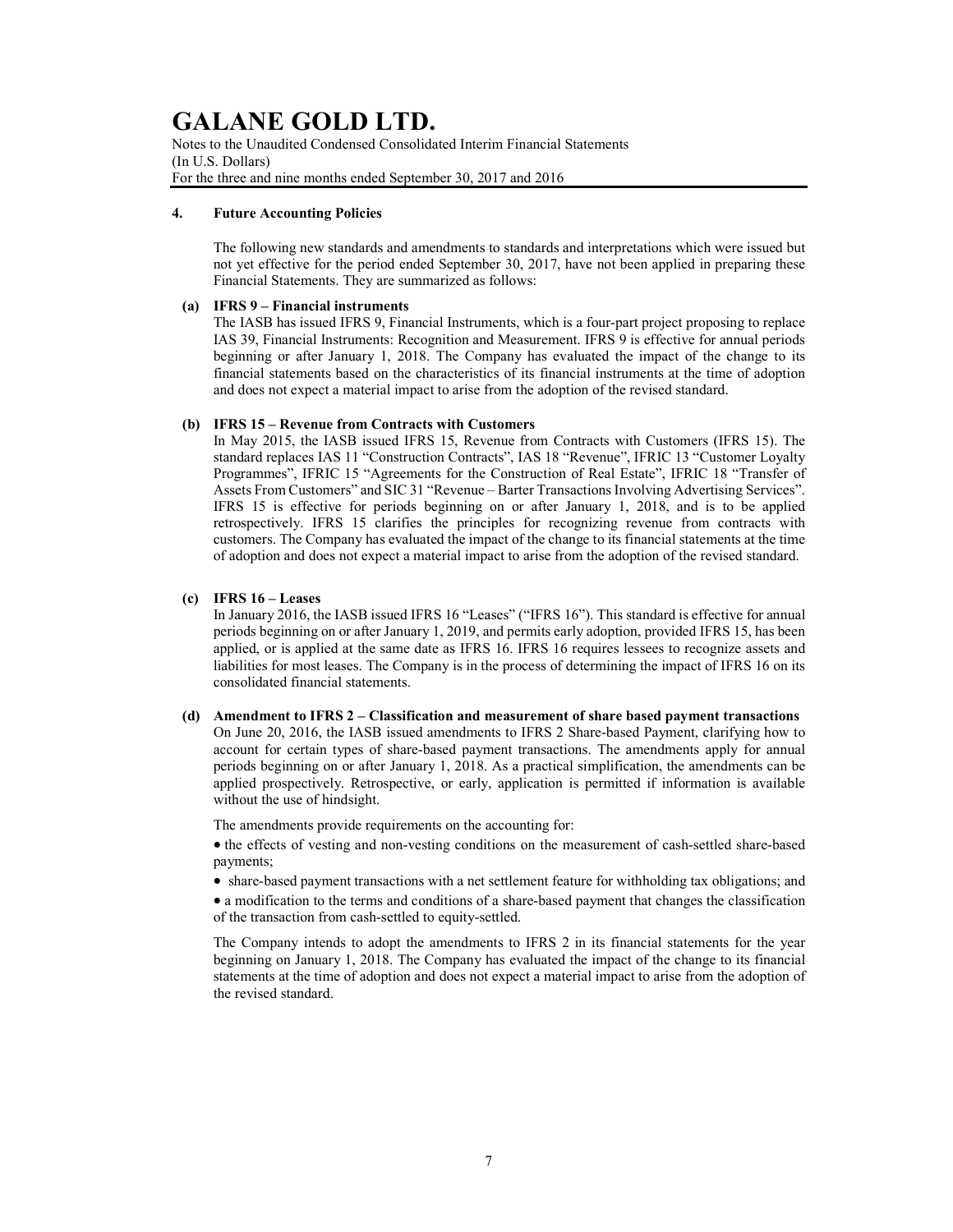Notes to the Unaudited Condensed Consolidated Interim Financial Statements (In U.S. Dollars) For the three and nine months ended September 30, 2017 and 2016

### 5. Financial instruments:

The following table presents the carrying and estimated fair values of the Company's financial instruments.

|                                                         |    | Carrying and Fair value |    |              |
|---------------------------------------------------------|----|-------------------------|----|--------------|
| <b>Financial Assets</b>                                 |    | September 30,           |    | December 31, |
|                                                         |    | 2017                    |    | 2016         |
|                                                         |    |                         |    |              |
| Cash (level 1 of fair value hierarchy $(4)$ )           | S  | 1,756,940               | -S | 823,740      |
| Trade and other receivables (1)                         |    | 1,357,554               |    | 1,369,988    |
|                                                         | \$ | 3,114,494               | \$ | 2,193,728    |
|                                                         |    |                         |    |              |
|                                                         |    |                         |    |              |
| <b>Financial Liabilities</b>                            |    |                         |    |              |
|                                                         |    |                         |    |              |
| Accounts payable and accrued liabilities <sup>(2)</sup> | S  | 9,770,283               | -S | 11,384,627   |
| Warrants denominated in a foreign currency              |    |                         |    |              |
| (level 2 of fair value hierarchy <sup>(4)</sup> )       |    | 154,116                 |    | 142,523      |
| Loans and borrowings <sup>(3)</sup>                     |    | 16,321,956              |    | 15,458,498   |
|                                                         |    | 26, 246, 355            |    | 26,985,648   |

(1) The fair value of trade and other receivables approximates the carrying amount given the short maturity period.<br>(2) The fair value of accounts payable and accrued liabilities approximates the carrying amount given the

(2) The fair value of accounts payable and accrued liabilities approximates the carrying amount given the short maturity period.<br>(3) The fair value of loans and borrowings approximates the carrying amount given the short

The fair value of loans and borrowings approximates the carrying amount given the short maturity period, and the fair market value

rate of interest that it carries.

(4) The levels of the fair value hierarchy are defined as follows:

1. Level 1- there are quoted prices in active markets for identical assets or liabilities.

2. Level 2- there are inputs other than quoted prices that are either directly or indirectly observable for the asset or liability.<br>3. Level 3- these are inputs that are not based on observable market data.

Level 3- these are inputs that are not based on observable market data.

### 6. Trade and other receivables

|                   | September 30, | December 31, |
|-------------------|---------------|--------------|
|                   | 2017          | 2016         |
| Trade receivables | 528,166       | 394,543      |
| Other receivables | 89,622        | 102,850      |
| Taxes recoverable | 422,785       | 297,525      |
| Prepaid expenses  | 316,981       | 575,070      |
|                   | 1,357,554     | 1,369,988    |

### 7. Inventories

The amount of inventories recognized as an expense during the period is included in mining costs in the condensed consolidated interim statement of earnings and comprehensive earnings. The carrying values at the end of the respective periods are:

|                 |   | September 30, | December 31,    |
|-----------------|---|---------------|-----------------|
|                 |   | 2017          | 2016            |
| Gold in process | S | 820,955       | 1,379,742       |
| Supplies        |   | 2,685,936     | 3,110,903       |
| Ore Stockpiles  |   | 1,688,963     | 2,434,867       |
|                 | S | 5,195,854     | \$<br>6,925,512 |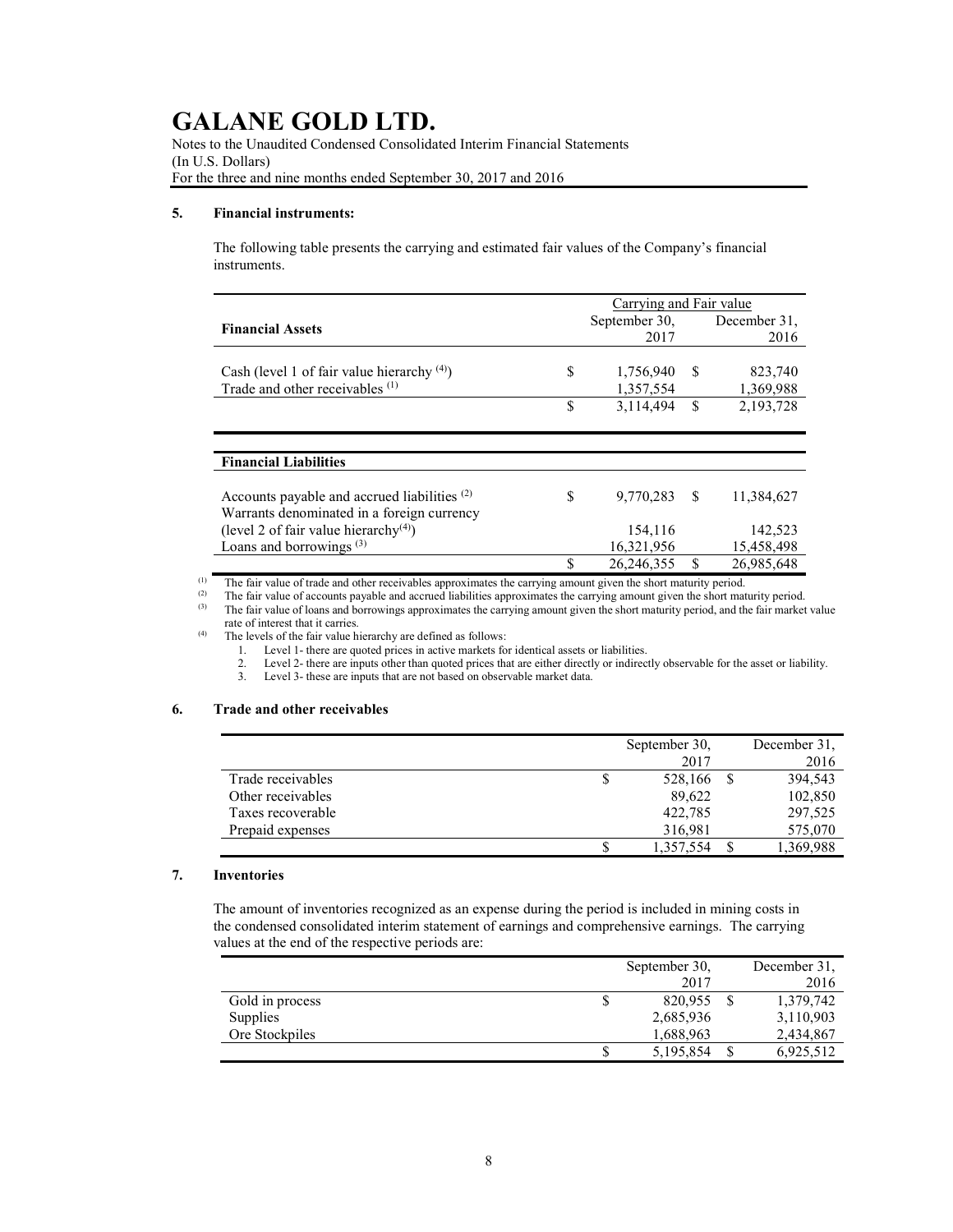Notes to the Unaudited Condensed Consolidated Interim Financial Statements (In U.S. Dollars) For the three and nine months ended September 30, 2017 and 2016

### 8. Mining assets

The continuity of mining assets for the nine months ended September 30, 2017 is as follows:

|                           |    | Construction |              | Mining and   |     | Plant and      |    | Total            |
|---------------------------|----|--------------|--------------|--------------|-----|----------------|----|------------------|
|                           |    | in Progress  |              | Exploration  |     | Equipment      |    |                  |
|                           |    |              |              | Properties   |     |                |    |                  |
| Cost at December 31, 2016 | S. | 2,654,539    | \$           | 82,806,525   | \$. | 6,203,247      | S. | 91,664,311       |
| Additions:                |    |              |              |              |     |                |    |                  |
| Additions                 |    | (13,006)     |              | 1,695,374    |     | 30,905         |    | 1,713,273        |
| Transfers                 |    | (586, 386)   |              |              |     | 586,386        |    |                  |
| Disposals                 |    |              |              |              |     |                |    |                  |
| Cost at September 30,     | \$ | 2,055,147    | $\mathbb{S}$ | 84,501,899   | \$  | 6,820,538      | S  | 93, 377, 584     |
| 2017                      |    |              |              |              |     |                |    |                  |
|                           |    |              |              |              |     |                |    |                  |
| Accumulated depreciation  |    |              |              |              |     |                |    |                  |
| and amortization at       |    |              |              |              |     |                |    |                  |
| December 31, 2016         | \$ |              | S            | (48,327,118) |     | \$ (3,828,517) |    | \$(52,155,635)   |
| Depreciation and          |    |              |              |              |     |                |    |                  |
| amortization              |    |              |              | (5,032,007)  |     | (243, 911)     |    | (5,275,918)      |
| Disposals                 |    |              |              |              |     |                |    |                  |
|                           |    |              |              |              |     |                |    |                  |
| Accumulated depreciation  |    |              |              |              |     |                |    |                  |
| and amortization at       |    |              |              |              |     |                |    |                  |
| September 30, 2017        | \$ |              | S            | (53,359,125) |     | (4,072,428)    |    | \$(57, 431, 553) |
|                           |    |              |              |              |     |                |    |                  |
| Net book value, September |    |              |              |              |     |                |    |                  |
| 30, 2017                  | \$ | 2,055,147    | \$           | 31,142,774   | \$  | 2,748,110      | S. | 35,946,031       |

### 9. Restoration and rehabilitation provision

|                       | Restoration and |
|-----------------------|-----------------|
|                       | rehabilitation  |
|                       | provision       |
| At December 31, 2016  | 5,620,295       |
| Revaluation           | 211,459         |
| Accretion             | 228,787         |
| At September 30, 2017 | 6,060,541       |

### 10. Accounts payable and accrued liabilities

|                                               | September 30,               | 2017 | December 31,<br>2016   |
|-----------------------------------------------|-----------------------------|------|------------------------|
| Trade accounts payable<br>Accrued liabilities | S<br>7,601,898<br>2,168,385 |      | 9,566,761<br>1,817,866 |
|                                               | 9.770.283                   |      | 11,384,627             |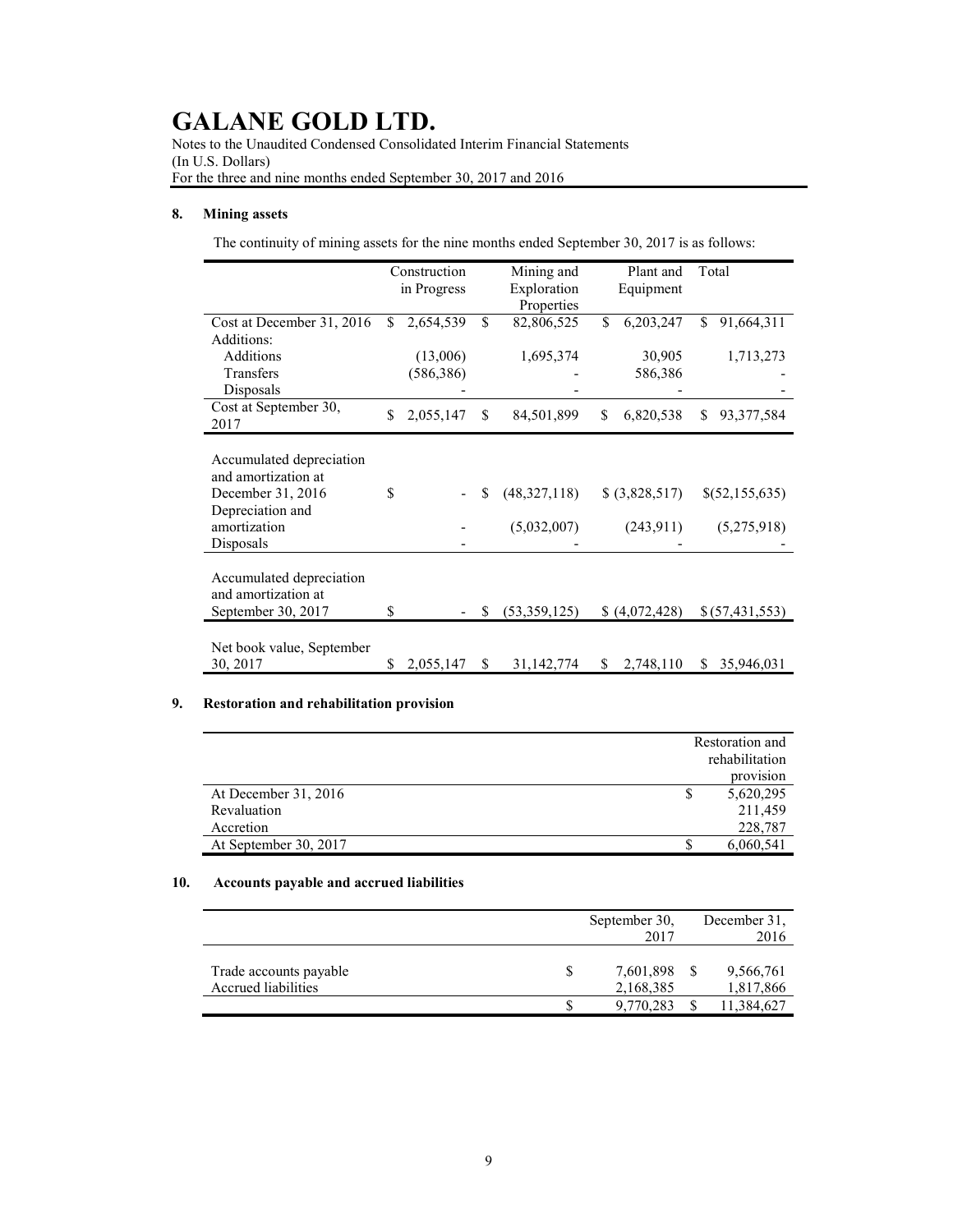Notes to the Unaudited Condensed Consolidated Interim Financial Statements (In U.S. Dollars) For the three and nine months ended September 30, 2017 and 2016

#### 11. Loans and borrowings

|                                         | September 30, |    | December 31, |
|-----------------------------------------|---------------|----|--------------|
|                                         | 2017          |    | 2016         |
|                                         |               |    |              |
| Current                                 |               |    |              |
| Mining Royalties $(2)$<br>\$            | 7,645,005     | -S | 2,932,110    |
| Secured Facility Mupane <sup>(3)</sup>  | 328,000       |    | 1,990,000    |
| Short Term Note <sup>(4)</sup>          | 800,000       |    |              |
| Shareholder Loans Galaxy <sup>(5)</sup> | 927,332       |    | 825,863      |
| Capital lease obligation <sup>(6)</sup> | 497,943       |    | 528,977      |
| \$                                      | 10,198,280    | S  | 6,276,950    |
|                                         |               |    |              |
| Non-Current                             |               |    |              |
| Debentures $(1)$<br>\$                  | 6,016,020     | -S | 5,846,976    |
| Mining Royalties <sup>(2)</sup>         |               |    | 2,932,110    |
| Capital lease obligation $(6)$          | 107,656       |    | 402,462      |
| \$                                      | 6,123,676     | \$ | 9,181,548    |

(1) The Company issued unsecured debentures to certain Galaxy loan holders and other parties as settlement of amounts previously due on the acquisition of Galaxy in 2015. The terms of the debentures are as follows:

 $\bullet$  Initial principal amount - \$5,650,269.

Principal repayment - on November 20, 2019.

Interest rate - fixed rate of 4% per annum, compounded annually and payable on the principal repayment date.

 \$2,400,836 of such principal is convertible into common shares at a price of Cdn.\$0.58 per share, based on a predetermined exchange rate, with interest convertible into common shares, based on a pre-determined exchange rate, at a price equivalent to the greater of Cdn.\$1.00 and the Discounted Market Price (as defined by the TSX Venture Exchange) at the time of conversion, subject to acceptance of the TSX Venture Exchange.

 \$3,249,433 of such principal is convertible into common shares at a price of Cdn.\$0.58 per share, based on a predetermined exchange rate, with interest convertible into common shares, based on a pre-determined exchange rate, at a price equivalent to the greater of Cdn.\$0.58 and the Discounted Market Price (as defined by the TSX Venture Exchange) at the time of conversion, subject to acceptance of the TSX Venture Exchange.

- The Government of Botswana has agreed to the deferral of royalties payable on the sale of gold under the following terms:
	- Royalties due to June 2016 have been deferred until July 2017
	- Repayment of royalties due to June 2016 to commence in July 2017 over 12 months

 Interest to be charged from July 1, 2017 at Bank of Botswana commercial bank prime lending rate plus 5% The current terms of the deferred royalties and associated repayment are the subject of ongoing discussions with the Government of Botswana.

The deferral amount is unsecured.

The Company entered into a loan facility and gold prepayment agreement with Samsung C&T UK Ltd dated as of August 22, 2014, as amended in November 2015, February 2017, March 2017 and April 2017. The current terms of the loan facility and the gold prepayment agreement are as follows:

 $\bullet$  the remaining scheduled payment is one monthly installment of \$328,000 in October 2017;

- in each month during the repayment period, Mupane must deliver at least 1,607 ounces of gold at a price for the gold selected by Samsung from any one of the four London Bulletin AM or PM dollar gold fixing prices falling either on the delivery date or on the day immediately following the Delivery Date, less a discount of 1.25%;
- in each month following the repayment period and for such period as gold dore is produced Samsung will have the right to request delivery of all gold dore produced from the Tau ore body and the low grade stockpiles. In each case the price for the gold produced can be selected by Samsung from any one of the four London Bulletin AM or PM dollar gold fixing prices falling either on the delivery date or on the day immediately following the delivery date, less a discount of 2%;
- in each month following the repayment period Samsung has been provided with the right of first refusal to purchase all gold produced from the Company's operations in Botswana on terms that are no more favourable than offered by a third party;
- the rate of interest on the outstanding balance is 3% per annum, compounded annually; and
- the facility is secured by a first charge against the assets of the Company's Mupane property.

In January 2017, the Company issued an unsecured short term promissory note in the aggregate principal amount of \$1,000,000, due July 17, 2017 and bearing interest at a rate of 4% per annum, as amended in August 2017. The repayment terms of the short term promissory note are as follows:

 four monthly installments of \$100,000 commencing August 2017, and a final installment of \$600,000 in December 2017.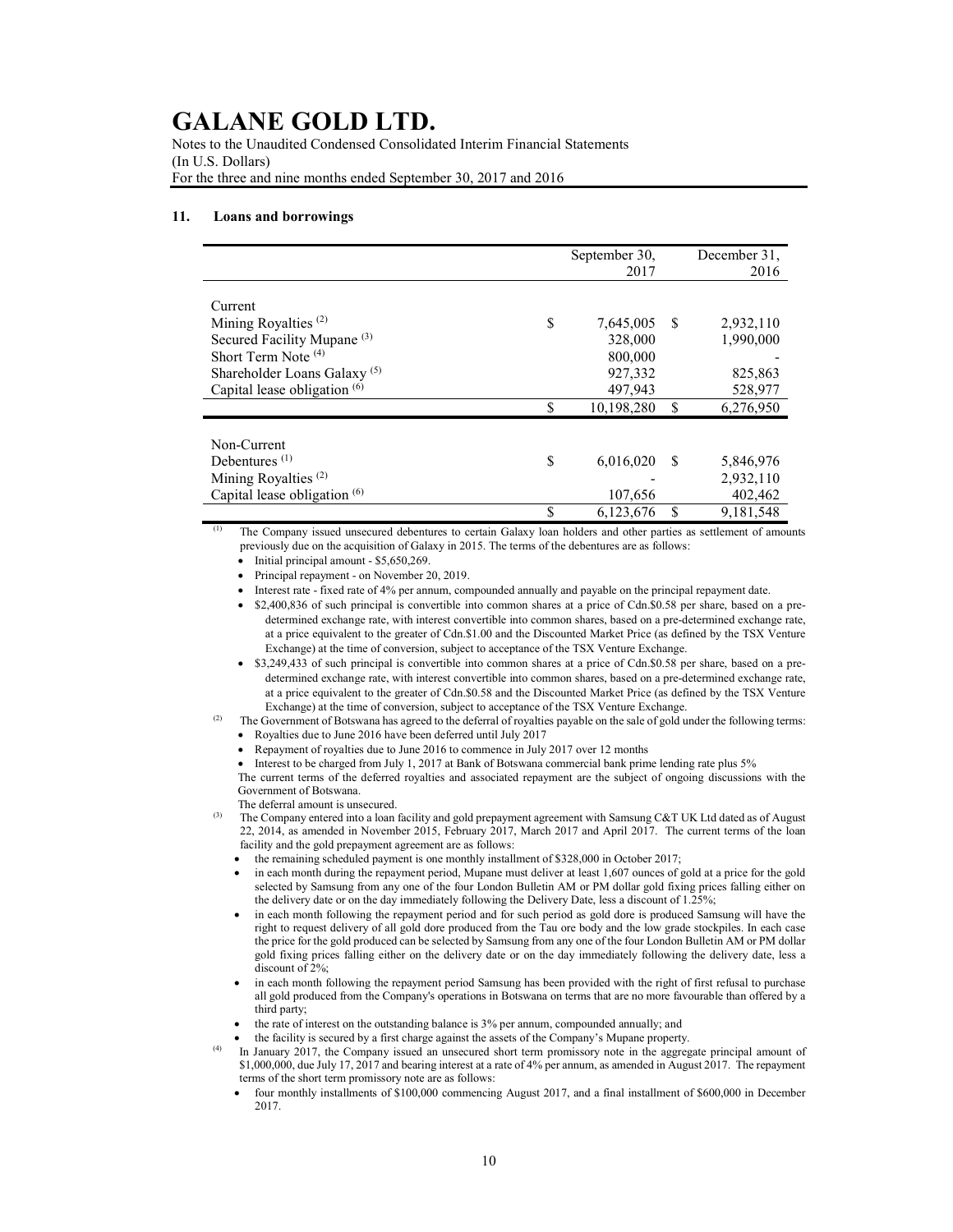Notes to the Unaudited Condensed Consolidated Interim Financial Statements (In U.S. Dollars)

For the three and nine months ended September 30, 2017 and 2016

- There are numerous shareholder loan agreements entered into in connection with the acquisition of Galaxy denominated in South African Rand. The terms of the agreements are:
	- the rate of interest is between 15% per annum and South African prime rate plus 6% calculated and compounded monthly; and
- the amounts outstanding are repayable on demand.
- (6) The Company acquired one light vehicle in 2014 for use at the mine for total cost of \$27,000 and financed the purchase through capital lease obligations. The capital leases are for a term of 36 months, with average monthly payments of \$870 per month principal and interest and a final payment of \$11,889, with the final payment paid in June 2017. In addition, the Company acquired a Komatsu Dozer in March 2015 and financed \$535,000 of the acquisition costs. The lease term is 48 months with monthly payments of approximately \$13,500 per month principal and interest. In December 2016, the Company acquired an Atlas Copco Simba drilling machine and financed \$617,000 of the acquisition cost. The lease term is 24 months with monthly payments of approximately \$28,616 in principal and interest.

### 12. Income and Mining Taxes

The Company estimates the effective tax rate expected to be applicable for the full fiscal year and uses that rate to provide for income taxes in interim reporting periods. The Company also recognizes the tax impact on certain discrete (unusual or infrequently occurring) items, including changes in judgment concerning the probable realization of losses and effects of changes in tax laws or rates, in the interim period in which they occur.

As a result of the effect of utilization of loss carry forwards available to the Company, the Company reported no income tax expense for the three and nine months ended September 30, 2017 (three and nine months ended September 30, 2016 - \$nil). The effective income tax rates vary from the combined Canadian federal and provincial statutory income tax rate of 26.50% for the three and nine months ended September 30, 2017 (three and nine months ended September 30,  $2016 - 26.50\%$ ) due to the geographical distribution of earnings, which are subject to different tax rates, fluctuations in exchange rates and other non-deductible expenses.

### 13. Share Capital

### (a) Authorized share capital:

As at September 30, 2017, the authorized share capital of the Company consisted of an unlimited number of common shares. All issued shares are fully paid.

### (b) Issued share capital:

As at September 30, 2017, 146,804,760 common shares are issued and outstanding.

The Company issued 1,715,782 common shares during the nine month period ended September 30, 2017. The Company issued 965,782 common shares pursuant to the Company's deferred share unit plan at a weighted average price of C\$0.17. There were 750,000 common shares issued following the exercise of options at an exercise price of C\$0.05 per share.

During the nine month period ended September 30, 2016, the Company closed an offering (the "Rights Offering") with a total of 71,314,442 common shares issued pursuant to the Rights Offering at an issuance price of C\$0.01 per share.

### (c) Stock Options:

The Company has a stock option plan whereby options may be granted to directors, officers, employees and consultants. As at September 30, 2017, a maximum of 14,680,476 options to purchase common shares were issuable under the Company's stock option plan, of which 3,890,476 remained available for issuance.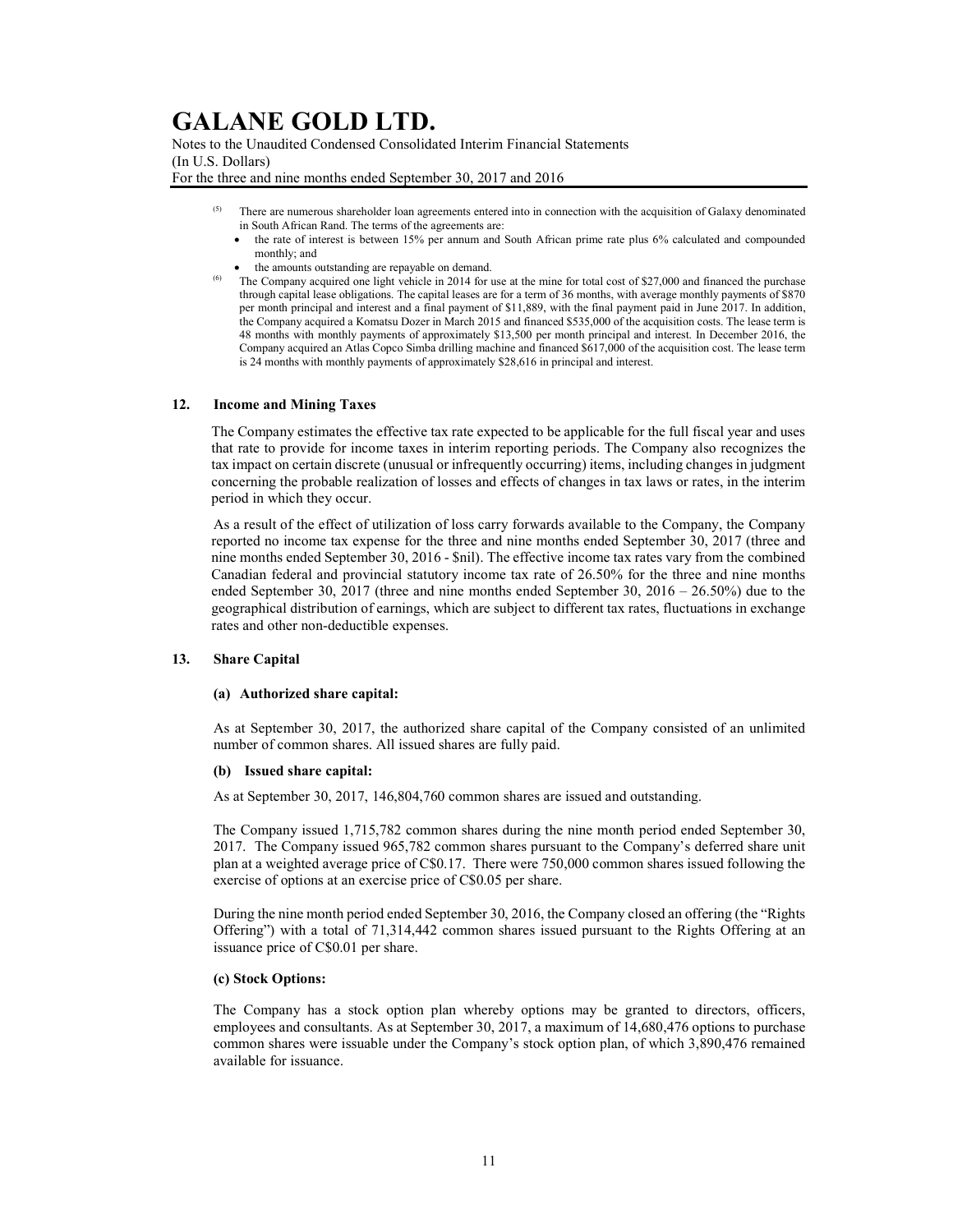Notes to the Unaudited Condensed Consolidated Interim Financial Statements (In U.S. Dollars) For the three and nine months ended September 30, 2017 and 2016

### (d) Earnings (loss) per share:

|  |  | The calculation of earnings (loss) per share is based on the following data: |  |
|--|--|------------------------------------------------------------------------------|--|
|--|--|------------------------------------------------------------------------------|--|

|                                                                                                                        | <b>Three months</b><br>ended |               | Nine months<br>ended |               | Three months<br>ended |               | Nine months<br>ended |             |
|------------------------------------------------------------------------------------------------------------------------|------------------------------|---------------|----------------------|---------------|-----------------------|---------------|----------------------|-------------|
|                                                                                                                        |                              | September 30, |                      | September 30, |                       | September 30, | September 30,        |             |
|                                                                                                                        |                              | 2017          |                      | 2017          |                       | 2016          |                      | 2016        |
| Earnings (loss)                                                                                                        | \$                           | 1,286,261     | S                    | (4,306,525)   | \$                    | (1,285,626)   | \$                   | (3,119,599) |
| Weighted average number of<br>common shares outstanding for<br>purposes of basic earnings per<br>share                 |                              | 146,804,760   |                      | 146,278,300   |                       | 142,628,884   |                      | 108,793,565 |
| Dilutive deferred share units                                                                                          |                              |               |                      |               |                       |               |                      |             |
| Dilutive options                                                                                                       |                              |               |                      |               |                       |               |                      |             |
| Weighted<br>number<br>average<br>- of<br>common shares outstanding for the<br>purpose of diluted earnings per<br>share |                              | 146,804,760   |                      | 146,278,300   |                       | 142,628,884   |                      | 108,793,565 |
| Earnings (loss) per share                                                                                              |                              |               |                      |               |                       |               |                      |             |
| <b>Basic</b>                                                                                                           | \$                           | 0.01          | \$.                  | (0.03)        | \$                    | (0.01)        | S                    | (0.03)      |
| Diluted                                                                                                                | \$                           | 0.01          | \$                   | (0.03)        | \$                    | (0.01)        | \$                   | (0.03)      |

Basic earnings (loss) per share is computed by dividing the earnings (loss) by the weighted average number of common shares outstanding during the period. Diluted earnings per share reflects the potential dilution of outstanding warrants, stock options deferred share units or convertible debentures in the weighted average number of common shares outstanding during the period, if dilutive. For the three and nine months ended September 30, 2017, and the nine months ended September 30, 2016, all instruments were anti-dilutive due to the net loss in the period.

### (e) Deferred Share Units

The Company has established a deferred share unit plan whereby deferred share units ("DSUs") may be granted to directors, officers, employees and consultants. As at September 30, 2017, a maximum of 13,262,888 DSUs were issuable under the Company's deferred share unit plan, of which 7,327,060 remained available for issuance.

### (f) Warrants:

The following is a summary of warrants outstanding as at September 30, 2017 and September 30, 2016 and changes during the periods then ended:

|                                                          |           | Number of Weighted Avg<br>Warrants Exercise Price |
|----------------------------------------------------------|-----------|---------------------------------------------------|
|                                                          |           | (Cdn.\$)                                          |
| Balance, September 30, 2016                              | 4,076,598 | 0.10                                              |
| Warrants issued November 16, 2016, expiring November 16, | 520,016   | 0.18                                              |
| 2018                                                     |           |                                                   |
| Balance September 30, 2017 and December 31, 2016         | 4.596.614 |                                                   |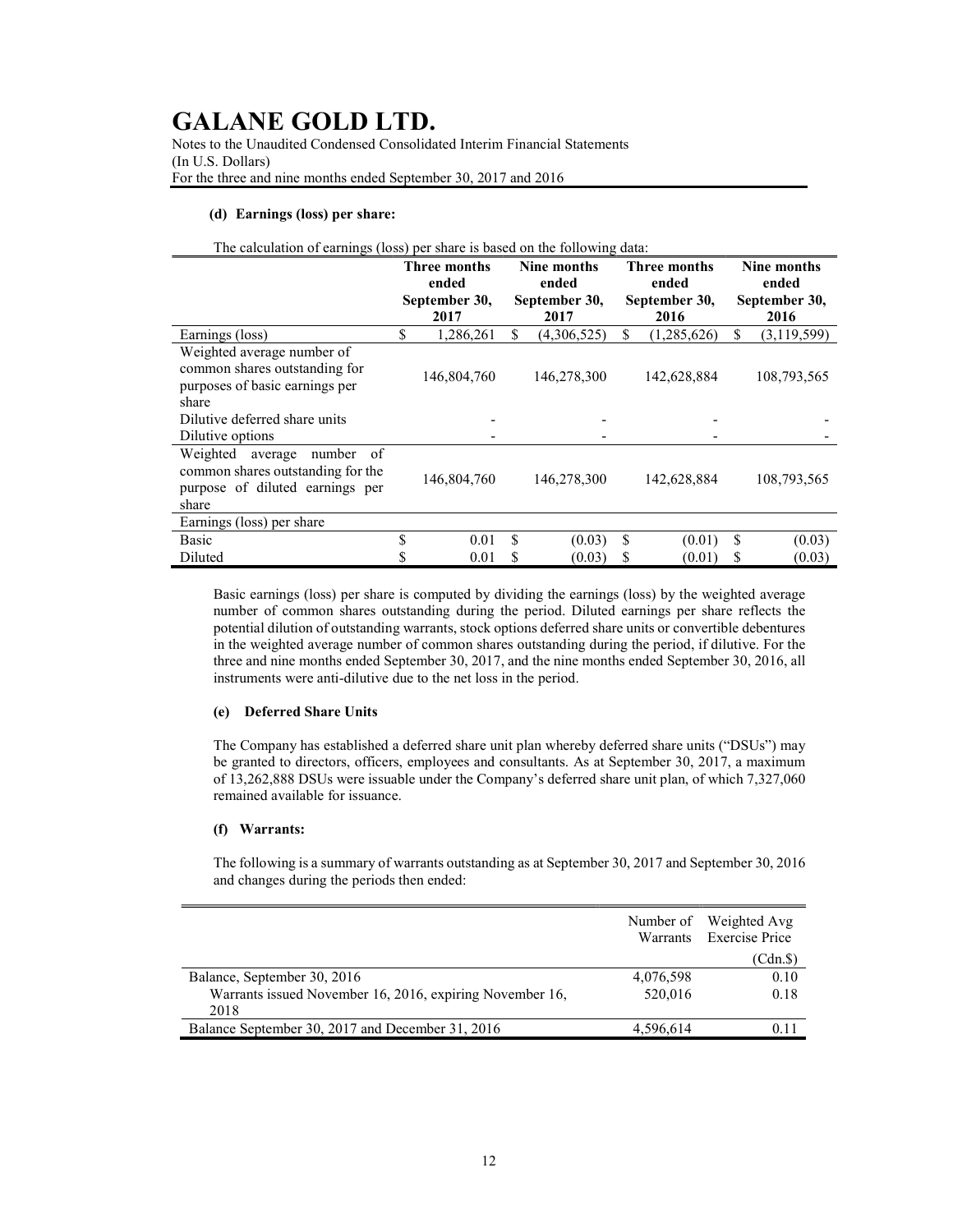Notes to the Unaudited Condensed Consolidated Interim Financial Statements (In U.S. Dollars) For the three and nine months ended September 30, 2017 and 2016

### 14. Breakdown of costs

### (a) Mining costs

|                               | Three months<br>ended<br>September 30,<br>2017 |           |     | Nine months<br>ended<br>September 30,<br>2017 |    | Three months<br>ended<br>September 30,<br>2016 | Nine months<br>ended<br>September 30,<br>2016 |            |  |
|-------------------------------|------------------------------------------------|-----------|-----|-----------------------------------------------|----|------------------------------------------------|-----------------------------------------------|------------|--|
| Mining and production         |                                                | 6,639,722 | -S  | 19,275,616                                    |    | 6,498,646                                      |                                               | 18,936,361 |  |
| Administrative                |                                                | 927,791   |     | 2,823,335                                     |    | 1,076,957                                      |                                               | 2,965,656  |  |
| Total                         | S                                              | 7,567,513 | \$. | 22,098,951                                    | -S | 7,575,603                                      |                                               | 21,902,017 |  |
| Depreciation and amortization |                                                | 2,419,758 |     | 5,275,918                                     |    | 814,984                                        |                                               | 2,770,689  |  |
|                               | S                                              | 9.987.271 | S   | 27,374,869                                    | S  | 8.390.587                                      |                                               | 24,672,706 |  |

### (b) Corporate and General Administration

|                          |   | Three months<br>ended<br>September 30,<br>2017 |    | Nine months<br>ended<br>September 30,<br>2017 |    | Three months<br>ended<br>September 30,<br>2016 |  | Nine months<br>ended<br>September 30,<br>2016 |  |
|--------------------------|---|------------------------------------------------|----|-----------------------------------------------|----|------------------------------------------------|--|-----------------------------------------------|--|
| Professional Fees        |   | 231.968                                        | -S | 471.540                                       | -S | 159,206                                        |  | 638,551                                       |  |
| Share Based Compensation |   | 74,338                                         |    | 206,285                                       |    | 98,353                                         |  | 209,701                                       |  |
| Corporate Administration |   | 266,092                                        |    | 850,241                                       |    | 379,983                                        |  | 775,789                                       |  |
|                          | S | 572,398                                        |    | 1,528,066                                     |    | 637,452                                        |  | 1,624,041                                     |  |

### (c) Financing costs

|                                                                                            | Three months<br>ended<br>September 30,<br>2017 |                  |   | Nine months<br>ended<br>September 30,<br>2017 |  | <b>Three months</b><br>ended<br>September 30,<br>2016 |   | Nine months<br>ended<br>September 30,<br>2016 |
|--------------------------------------------------------------------------------------------|------------------------------------------------|------------------|---|-----------------------------------------------|--|-------------------------------------------------------|---|-----------------------------------------------|
| Interest on long term debt<br>(Decrease)/increase in fair<br>value of warrants denominated | S                                              | 450,636          | S | 908.526                                       |  | 174,127                                               | S | 397,302                                       |
| in foreign currency<br>Accretion                                                           |                                                | 6,736<br>167,799 |   | 11,593<br>728,787                             |  | 60,042                                                |   | 175,735                                       |
|                                                                                            |                                                | 625,171          |   | 1,648,906                                     |  | 234,169                                               |   | 573,037                                       |

### (d) Other expenses

|                         | Three months<br>ended<br>September 30, |            |   | Nine months<br>ended<br>September 30, | Three months<br>ended<br>September 30, | Nine months<br>ended<br>September 30, |         |
|-------------------------|----------------------------------------|------------|---|---------------------------------------|----------------------------------------|---------------------------------------|---------|
|                         |                                        | 2017       |   | 2017                                  | 2016                                   |                                       | 2016    |
| Other expenses (income) |                                        | (2,132)    | S | (7,678)                               | (1,755)                                |                                       | (5,117) |
| Galaxy on-going costs   |                                        | (653, 384) |   | (34,248)                              | (195, 803)                             |                                       | 681,892 |
|                         |                                        | (655, 516) |   | (41, 926)                             | (197, 558)                             |                                       | 676,775 |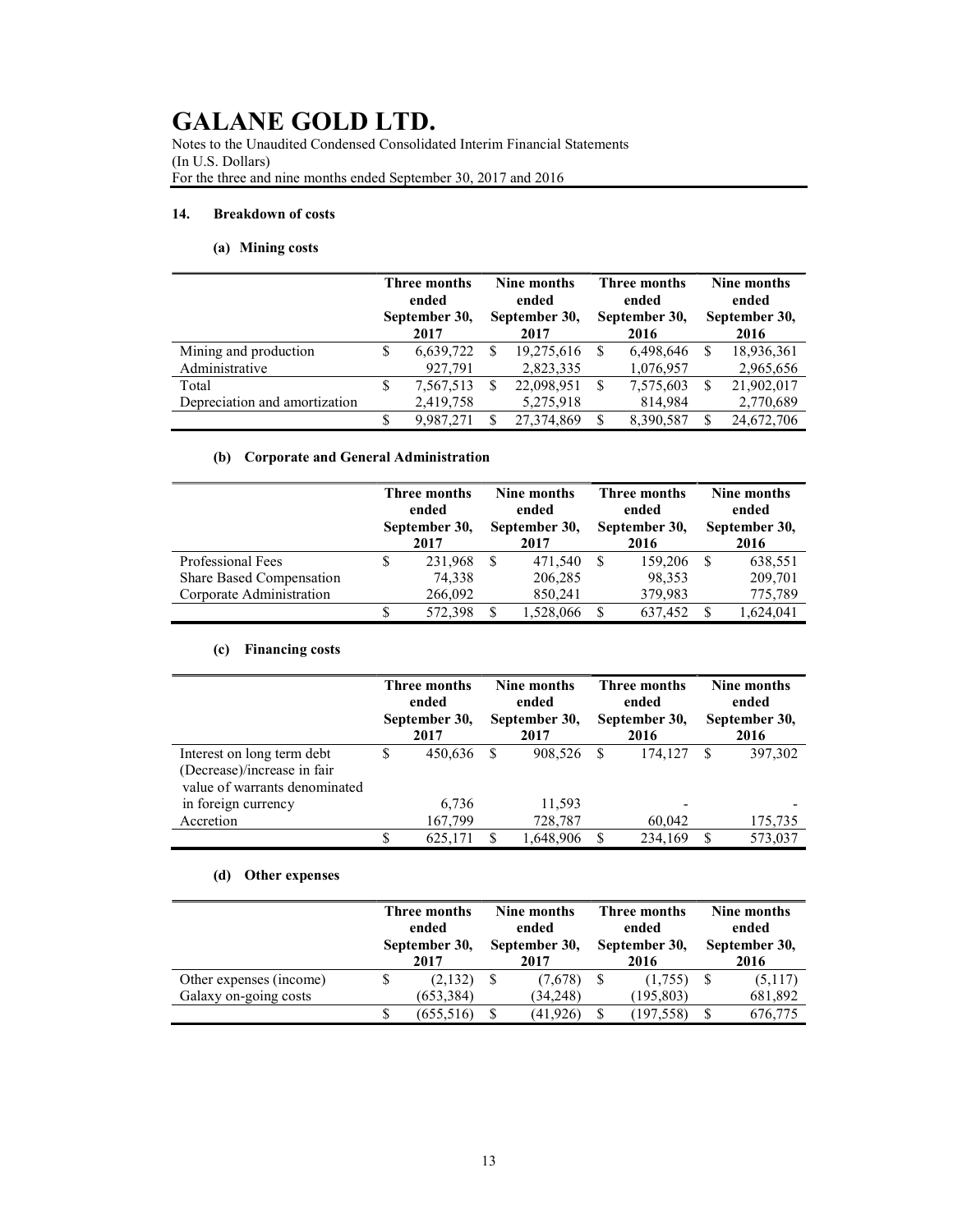Notes to the Unaudited Condensed Consolidated Interim Financial Statements (In U.S. Dollars) For the three and nine months ended September 30, 2017 and 2016

### 15. Commitments and Contingencies

### (a) Royalty expenses

Production from the Company's Mupane operation is subject to third party royalties (included in mining costs) of 5% of revenues based on market prices at the date of shipment. For the nine month period ended September 30, 2017, the Company accrued \$1,512,373 in royalties and interest (2016 - \$1,279,567).

### (b) Operating contractual obligations

The Company has operating lease obligations which relate to obligations for land operating lease agreements as follows:

| • To be incurred in the remainder of $2017$ | \$89.684    |
|---------------------------------------------|-------------|
| • To be incurred $2018$                     | \$303.228   |
| • To be incurred $2019-2021$                | \$1,054,138 |

### (c) Claims

The Company is subject to the possibility of revised tax assessments for some years. The Company does not believe that, should unfavourable decisions arise from any review of its tax filings, that any amount it might be required to pay will be material. No amounts have been provided for in the Financial Statements.

### 16. Related party transactions

During the nine months ended September 30, 2017, no related party transactions occurred.

The remuneration of directors and other members of key management personnel during the nine months ended September 30, 2017 are as follows:

|                                                      |   | Nine months   |   | Nine months   |
|------------------------------------------------------|---|---------------|---|---------------|
|                                                      |   | ended         |   | ended         |
|                                                      |   | September 30, |   | September 30, |
|                                                      |   | 2017          |   | 2016          |
| <b>Salaries</b>                                      | S | 729,164       | S | 786,914       |
| Management fees <sup>(1)</sup>                       |   | 133,996       |   | 110,906       |
| Directors fees                                       |   | 68,126        |   | 64,086        |
| Share-based compensation <sup><math>(2)</math></sup> |   | 206,285       |   | 172,789       |
|                                                      | S | 1,137,571     |   | 1,134,695     |

(1) Management fees represent compensation paid to officers of the Company pursuant to contracts for services.

<sup>(2)</sup> Share-based compensation is the fair value of options and deferred share units granted and vested with key management personnel.